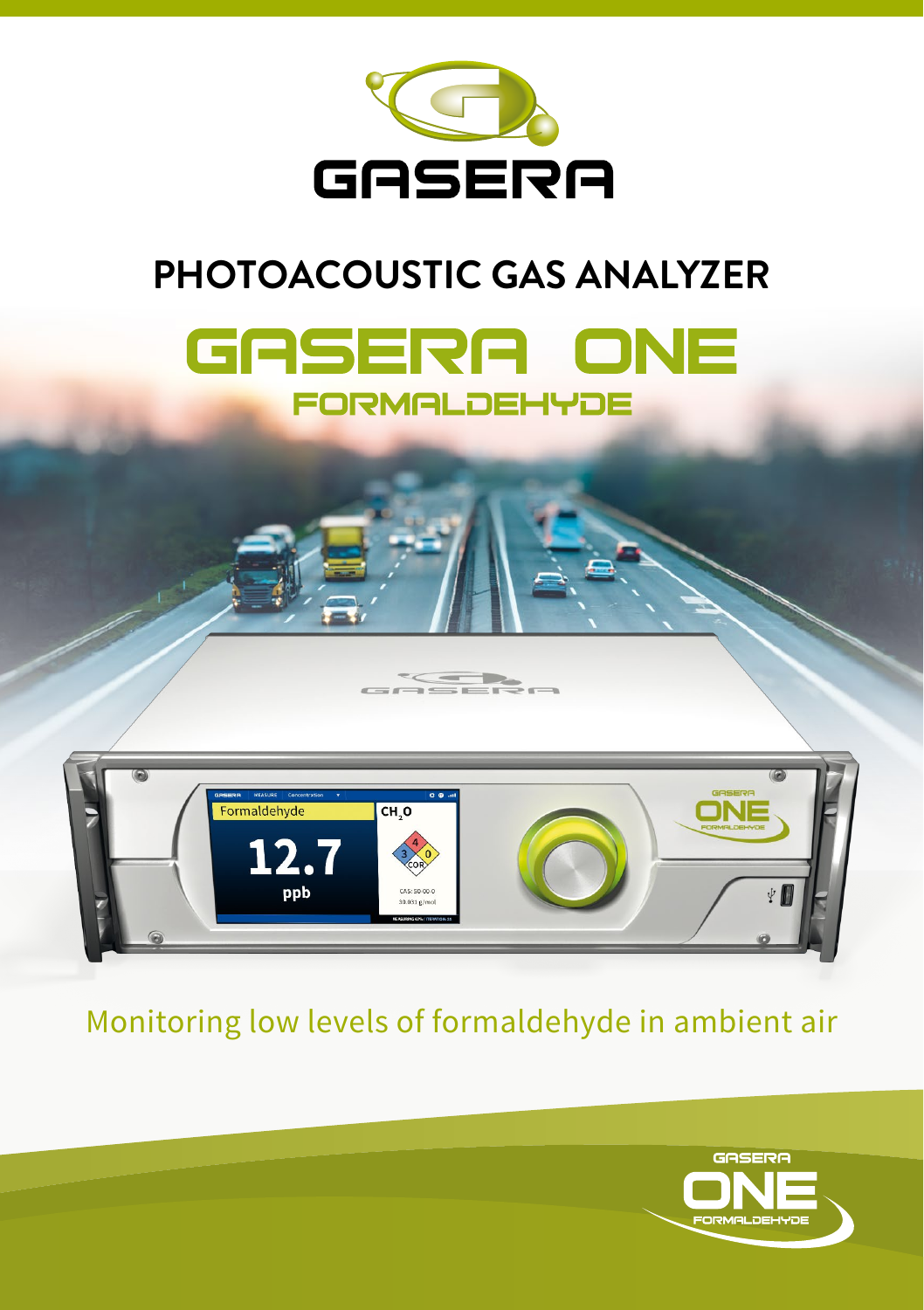#### **Measurement need**

Formaldehyde levels above 0.1 ppm can cause acute health problems, e.g. sore throat, skin irritation, nausea, scratchy eyes and cough. It is also classified as highly carcinogenic compound. Exposure to moderate amounts of formaldehyde has been linked to cancer, such as leukemia.

#### **Easy-to-use – one button operation**

GASERA ONE FORMALDEHYDE provides the user with a simple and intuitive interface with high resolution display and a single rotating knob. In addition, the user can control the GASERA ONE FORMALDEHYDE wirelessly with smartphone, tablet or other devices.



# **Technology**

GASERA ONE FORMALDEHYDE analyzer is based on combining ultra sensitive cantilever enhanced photoacoustic detection technology with Quantum Cascade Laser source operating at a Mid-IR fundamental spectral absorption line of formaldehyde. This combination provides enough sensitivity to reliably measure ambient background levels of formaldehyde. It also gives an exceptionally high level of stability with a re-calibration period ranging from several months up to several years, and thus it offers a low total cost of ownership.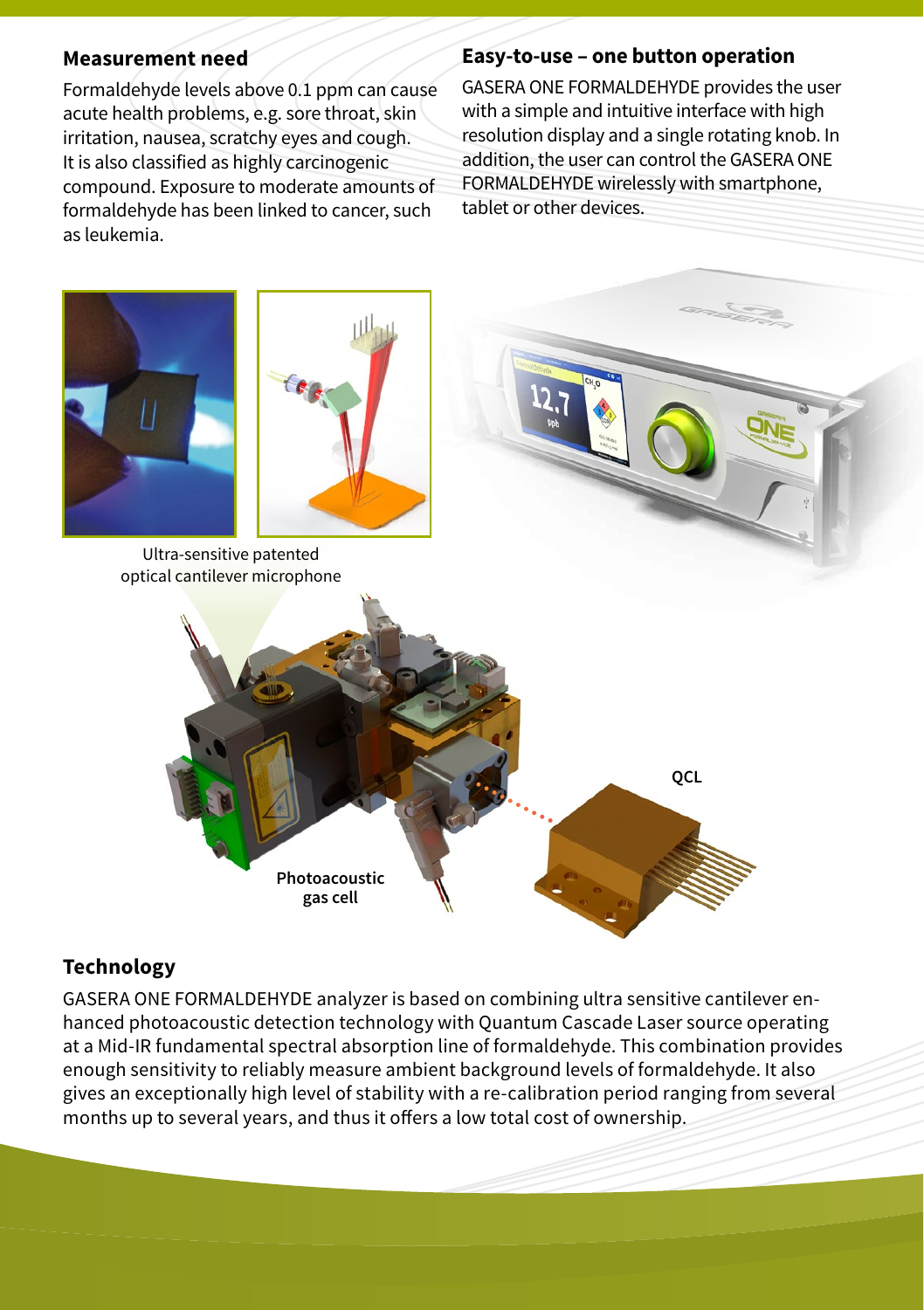# **Benefits**

- Standalone system with built-in gas exchange unit
- **■** Requires no consumables or wet chemistry
- $\bullet$  Portability that enables the field use
- **O** Short optical path that provides industryleading dynamic range with single-point calibration
- **O** Drift-free operation due to direct absorption measurement
- **●** Two built-in sample inputs and wide dynamic range provide the possibility of before-after comparison in different processes
- Highly selective against aldehydes and other VOCs

# **Features**

- $\bullet$  Selective monitoring of formaldehyde
- Below 1 ppb detection limit
- Response time user configurable from 10 seconds to few minutes
- Wide dynamic range and stable operation
- **O** No consumables
- **C** Low sample volume (few ml)
- Built-in gas exchange system
- Long re-calibration interval (several months)
- User configurable monitoring tasks
- **O** Intuitive user interface
- **●** Built-in display presents results both numerically and graphically
- Remote operation via tablet, smartphone or another GASERA ONE

# **Application examples**

#### **Fence-line monitoring**

Formaldehyde may leak from industrial facilities e.g. generating electricity. These undetected leaks are a significant source of pollution.

#### **Biogas plants**

Another Formaldehyde producer is biogas plants that are increasingly built for energy production.

#### **New buildings**

Formaldehyde is used worldwide in the manufacturing of building materials and household products, and is also a by-product of combustions. As a result, it is one of the most abundant toxic pollutants in indoor air.

#### **Wood products**

Wood products produced in or imported to various countries have to be tested and proven not to emit too much formaldehyde.

#### **Traffic emissions**

Formaldehyde can be found in the exhaust fumes emitted into the atmosphere by cars, buses and trucks.

#### **Indoor air quality**

Fuel burners, burning wood in open fireplaces, cooking and tobacco smoking are all sources of formaldehyde polluting the indoor air. But even the carpet on our floors and the materials our furniture is made from, can be a potential source of formaldehyde.

#### **Occupational safety**

Formaldehyde is common to the chemical industry. It is well known as a preservative in medical laboratories, as an embalming fluid, and as a sterilizer. Its primary use is in the production of resins and as a chemical intermediate.